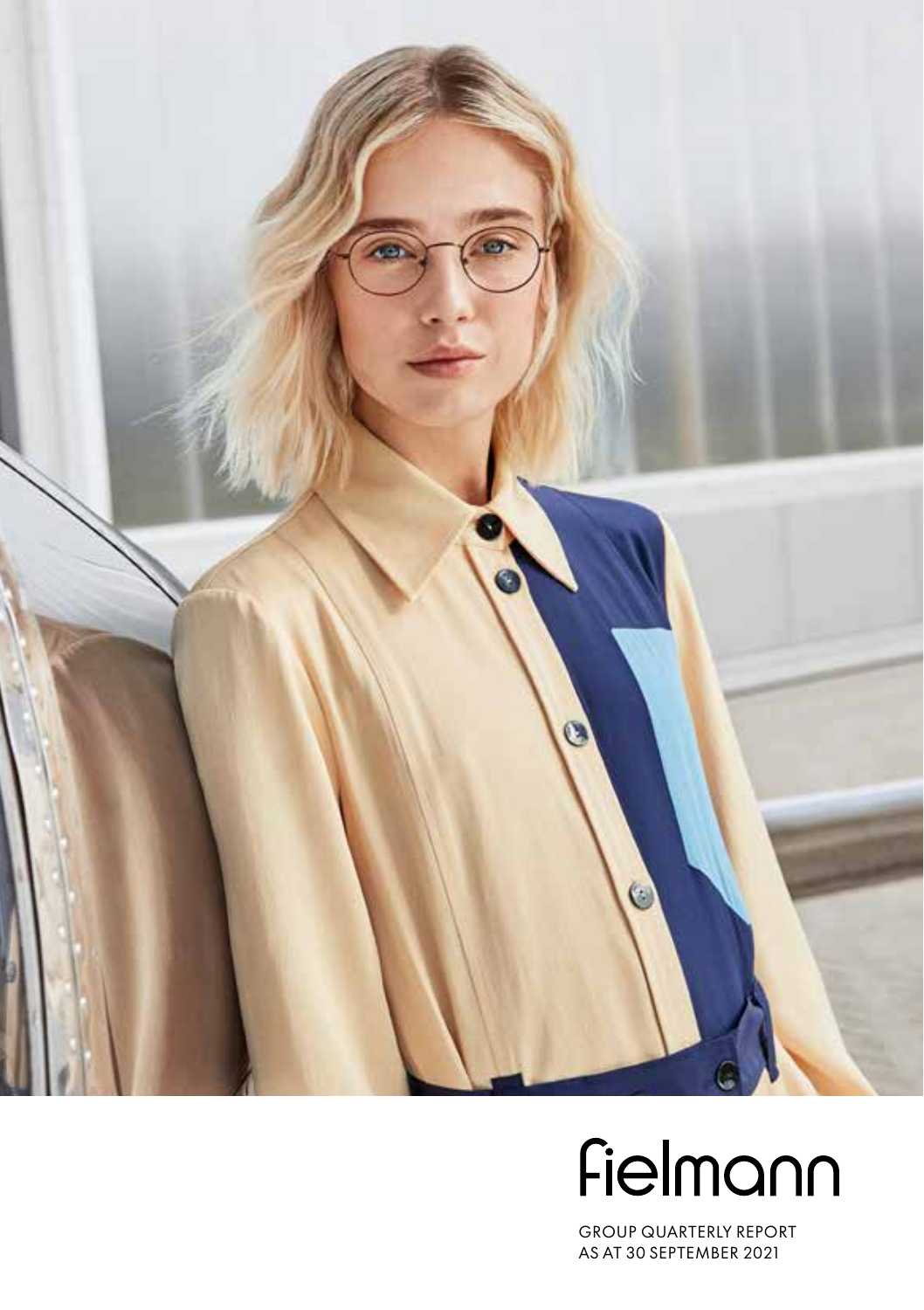## Fielmann Group: Interim report as at 30 September 2021

### **Dear Shareholders, Dear Friends of the Company,**

The Fielmann Group experienced a continued recovery in the first nine months of 2021.

While footfall levels in many European cities and shopping centres have not yet fully returned to pre-crisis levels, the Fielmann Group grew significantly thanks to the loyalty of its 27 million customers as well as strong growth in its international markets: Our international sales (net) reached € 338 million in the first nine months of 2021, a 39% increase over the same period in 2019. The sales share of our international markets went up from 21% in 2019 to 27% in 2021.

## **Report on earnings, financial position and assets**

## **Q1-Q3/2021**

Compared with the same period of the previous year, Fielmann increased the units sold in the first three quarters by 16.8% to 6.06 million pairs of glasses (previous year: 5.19 million). External sales, including VAT and changes in inventories, were up 21.5% at € 1.45 billion in the same period (previous year: € 1.19 billion), while consolidated sales rose by 21.2% to € 1.25 billion (previous year: € 1.03 billion). This development was driven by double-digit growth in all major markets. Strong organic growth was supplemented by additional sales attributable to Óptica & Audiología Universitaria. The Spanish retail group was acquired by the Fielmann Group in December 2020 and has since contributed to our success.

EBITDA improved to € 317.8 million, compared with € 239.2 million in the first nine months of the previous year. Earnings before taxes amounted to  $\bm{\epsilon}$ 181.3 million after nine months (previous year: € 118.9 million), while consolidated net income for the period totalled € 121.9 million (previous vear: € 81.9 million). Earnings per share (EPS) came to € 1.38 (previous year: € 0.94).

## **Q3/2021**

Fielmann increased its units sold by 3.6% to 2.17 million pairs of glasses (previous year: 2.09 million). In the third quarter, external sales grew by 10.4% to € 531.6 million (previous year: € 481.6 million), while consolidated sales climbed 9.5% to € 460.8 million (previous year: € 421.0 million). While Germany reached sales levels not only above 2020, but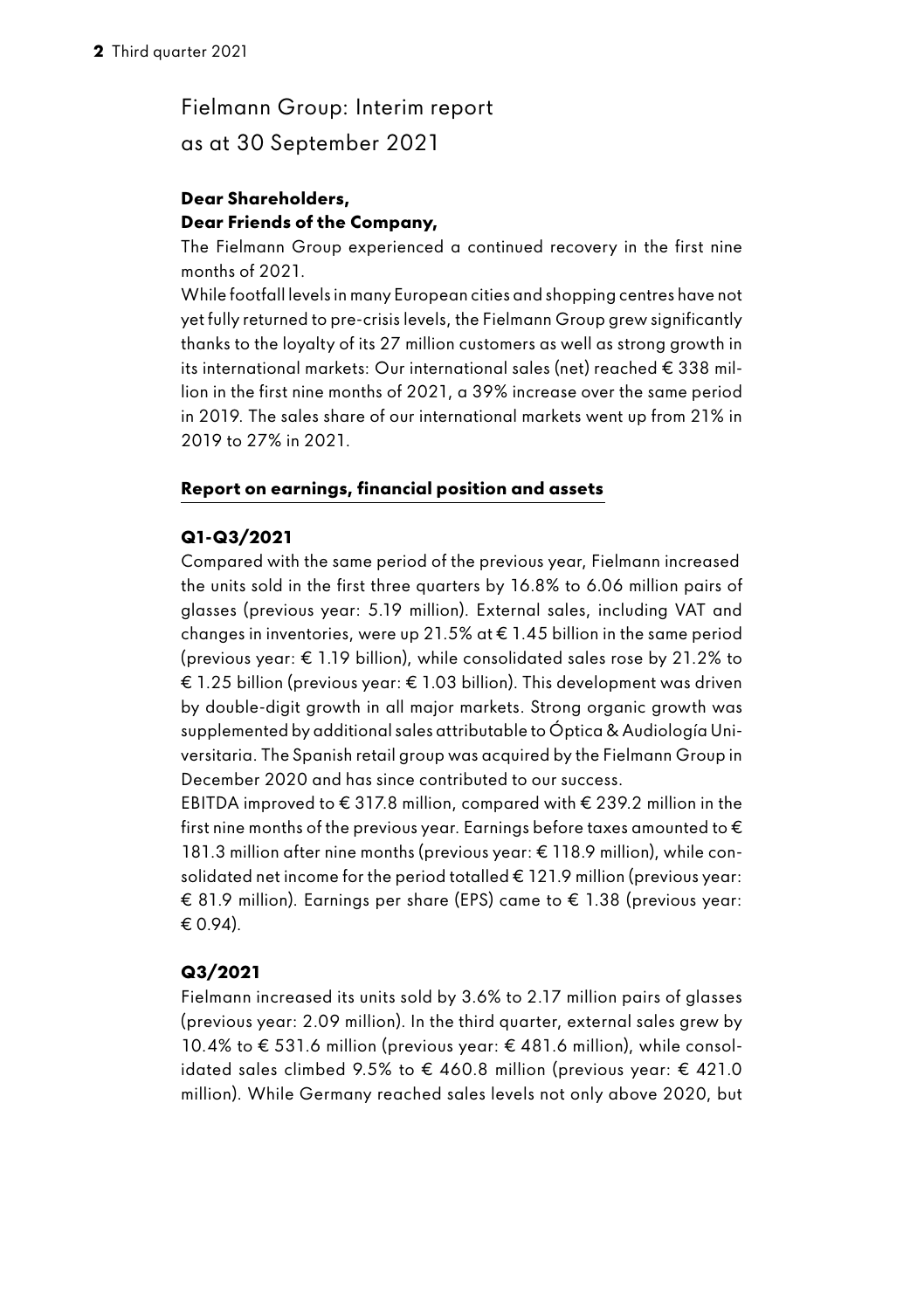also well above 2019, Switzerland and Austria reached pre-crisis levels but did not grow over 2020. Our other international markets grew by about 20% on a comparable basis in the quarter while Spain contributed further arowth.

The same period last year was positively affected by a financial divestment. At € 85.4 million, earnings before taxes were above the previous year's figure of € 81.4 million. Net income grew by € 1.4 million to € 57.4 million (previous year: € 56.0 million).

#### **Financial position and assets**

Cash flow from operating activities (Q1-Q3/2021) totalled  $\epsilon$  289.1 million, well above the previous year's figure of € 201.2 million, mainly owing to higher earnings. Cash flow from financing activities includes the dividend payment of € 100.8 million for the 2020 financial year agreed at the Annual General Meeting of Fielmann AG on 8 July 2021, corresponding to € 1.20 per share. Investment in tangible assets, which was financed entirely from existing liquidity, related to the implementation of Vision 2025, and came to € 59.2 million after nine months (previous year: € 55.0 million). Of this total, € 11.2 million related to IT infrastructure and € 38.9 million on new store openings and the expansion and conversion of stores. As at 30 September 2021, the Fielmann Group operates digital sales channels in nearly all its markets as well as 897 stores (end of 2020: 870), of which 308 also provide hearing aid services (end of 2020: 280).

#### **Employees**

In the first nine months of 2021, Fielmann has created 392 additional jobs and currently employs a total of 22,245 staff, including 4,522 trainees.

#### **Outlook, forecast, opportunities and risk report**

Based on the visible recovery in the first three quarters of 2021 the Management Board of the Fielmann Group confirms its guidance: We continue to expect external sales of more than € 1.9 billion (previous year: € 1.6 billion), net sales of around € 1.7 billion (previous year: € 1.4 billion) and a pre-tax profit of more than € 200 million (previous year: € 175.5 million) for the full year. The profit forecast includes increased up-front costs resulting from an accelerated organic growth strategy, higher transport costs and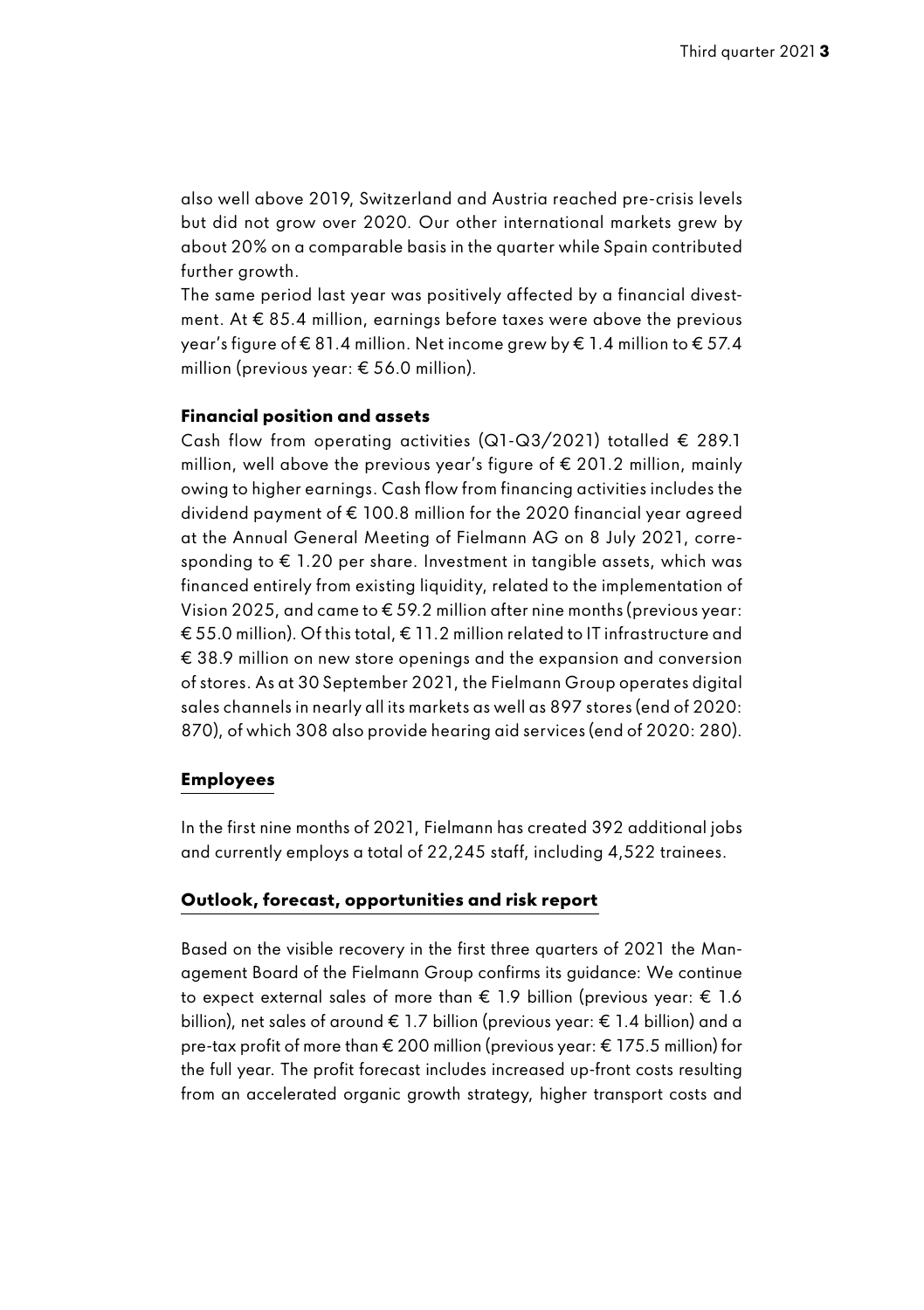one-off write-offs for software applications that were changed in scope. This prognosis is contingent on the assumption that no major, coronavirus-related restrictions will impact our business during the remainder of the year. For 2022, we anticipate double-digit growth rates for both external and net sales. We will continue to expand our omnichannel business model as well as our international distribution network to at least one new country.

Hamburg, November 2021 Fielmann Aktiengesellschaft The Management Board

#### **Composition of financial assets**

| 1 January to 30 September in €000s                                    | 2021    | 2020    | Change    |
|-----------------------------------------------------------------------|---------|---------|-----------|
| Liquid funds                                                          | 178.604 | 171.463 | 7,141     |
| Capital investments with a specific maturity of<br>up to 3 months     | 9.466   | 45,130  | $-35.664$ |
| Cash and cash equivalents                                             | 188,070 | 216,593 | $-28,523$ |
| Non-current financial assets                                          | 2,055   | 2,129   | $-74$     |
| Other non-current financial assets                                    | 22.416  | 3.815   | 18,601    |
| Capital investments with a specific maturity of<br>more than 3 months | 69,498  | 147.249 | $-77,751$ |
| <b>Financial assets</b>                                               | 282.039 | 369,786 | -87.747   |

#### **Financial calendar 2021/2022**

| Preliminary figures 2021             | Februar 2022   |
|--------------------------------------|----------------|
| Financial statement press conference | 28. April 2022 |
| Q1 report                            | 28. April 2022 |
| Annual General Meeting               | 14. Juli 2022  |
| Bloomberg code                       | FIE.           |
| Reuters code                         | FIEG.DE        |
| Securities ID number/ISIN            | DE0005772206   |
|                                      |                |

#### **Further information:**

Fielmann AG · Investor Relations Ulrich Brockmann Weidestraße 118 a · 22083 Hamburg · Germany Telephone: + 49 (0) 40 / 270 76 - 442 · Fax: + 49 (0) 40 / 270 76 - 150 Email: investorrelations@fielmann.com · Internet: www.fielmann.com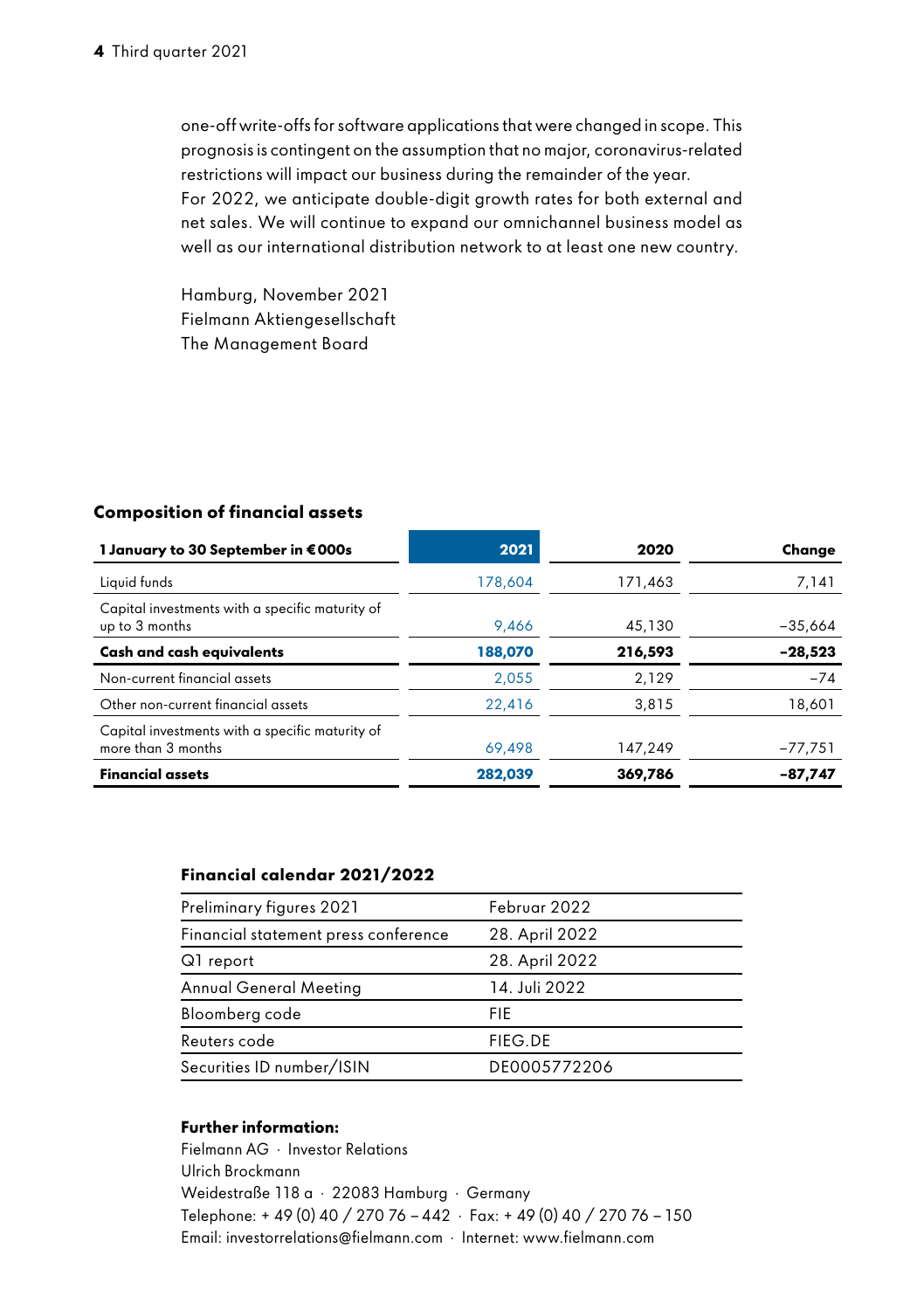## **Cash flow statement**

| Cash flow statement according to IAS 7 for the period from<br>1 January to 30 September in €000s                               | 2021       | 2020      | Change     |
|--------------------------------------------------------------------------------------------------------------------------------|------------|-----------|------------|
| Earnings before taxes (EBT)                                                                                                    | 181,335    | 118,901   | 62,434     |
| $-\gamma$ + Profit shares of associates                                                                                        | 98         | 755       | $-657$     |
| Statement-related interest expenditure from leases                                                                             | 2,835      | 1,655     | 1,180      |
| Statement-related other expenditure in the final result                                                                        | 4,148      | 1,033     | 3,115      |
| Statement-related income in the final result                                                                                   | $-628$     | $-688$    | 60         |
| Depreciations on tangible assets and intangible assets<br>$\ddot{}$                                                            | 62,893     | 58,274    | 4,619      |
| Depreciation of right-of-use assets                                                                                            | 67,142     | 59,247    | 7,895      |
| Taxes on income paid                                                                                                           | $-43,762$  | $-40,825$ | $-2,937$   |
| +/-Other non-cash income/expenditure                                                                                           | $-3,154$   | 54        | $-3,208$   |
| +/-Increase/decrease in accruals                                                                                               | $-2,861$   | 1,421     | $-4,282$   |
| -/+Profit/loss on disposal of tangible assets as properties kept as<br>financial investments and intangible assets             | 34         | $-640$    | 674        |
| -/+ Increase/decrease in inventories, trade debtors and other assets not<br>attributable to investment or financial operations | $-7,761$   | -19,986   | 12,225     |
| +/-Increase/decrease in trade creditors and other liabilities not attri-                                                       |            |           |            |
| butable<br>to investment or financial operations                                                                               | 29,119     | 22,726    | 6,393      |
| Interest paid                                                                                                                  | $-892$     | $-711$    | $-181$     |
| Interest received                                                                                                              | $-210$     | 29        | $-239$     |
| = Cash flow from operating activities                                                                                          | 288,336    | 201,245   | 87,091     |
| Receipts from the disposal of tangible assets                                                                                  | 411        | 282       | 129        |
| Payments for tangible assets                                                                                                   | $-47,661$  | $-34,078$ | $-13,583$  |
| Payments for intangible assets                                                                                                 | $-9,507$   | $-18,849$ | 9,342      |
| Receipts from the disposal of financial assets                                                                                 | 39         | 101       | $-62$      |
| Payments for financial assets                                                                                                  | 0          | $-197$    | 197        |
| Payouts for the purchase of subsidiaries                                                                                       | $-21,881$  | $-2,033$  | $-19,848$  |
| Receipts from the disposal of securities and<br>other investments                                                              | 85,550     | 105,611   | $-20,061$  |
| Payments for the acquisition of securities and<br>other investments                                                            | $-32,427$  | $-97,851$ | 65,424     |
| = Cash flow from investment activities                                                                                         | -25,476    | $-47,014$ | 21,538     |
| Dividend paid to company to parent company shareholders                                                                        | $-100,753$ | $\Omega$  | $-100,753$ |
| Payments to company owners and non-controlling shareholders                                                                    | $-9,082$   | $-3,252$  | $-5,830$   |
| +/-Sale/Acquisition of own shares                                                                                              | $-2,850$   | $-3,098$  | 248        |
| Receipts from loans raised                                                                                                     | 47         | 85        | $-38$      |
| Repayment of loans                                                                                                             | $-145$     | $-145$    | 0          |
| Payments for liabilities from leases                                                                                           | $-65,684$  | $-59,978$ | $-5,706$   |
| Payments for the acquisition of additional shares in subsidiaries                                                              | 0          | $-1,558$  | 1,558      |
| = Cash flow from financing activities                                                                                          | $-178,467$ | -67,946   | -110,521   |
| Changes in cash and equivalents                                                                                                | 84,393     | 86,285    | $-1,892$   |
| +/- Changes in cash and equivalents due to exchange rates                                                                      | $-45$      | $-415$    | 370        |
| Cash and equivalents at the beginning of the period                                                                            | 103,722    | 130,723   | $-27,001$  |
| Cash and equivalents at the end of the period                                                                                  | 188,070    | 216,593   | $-28,523$  |

í

ä,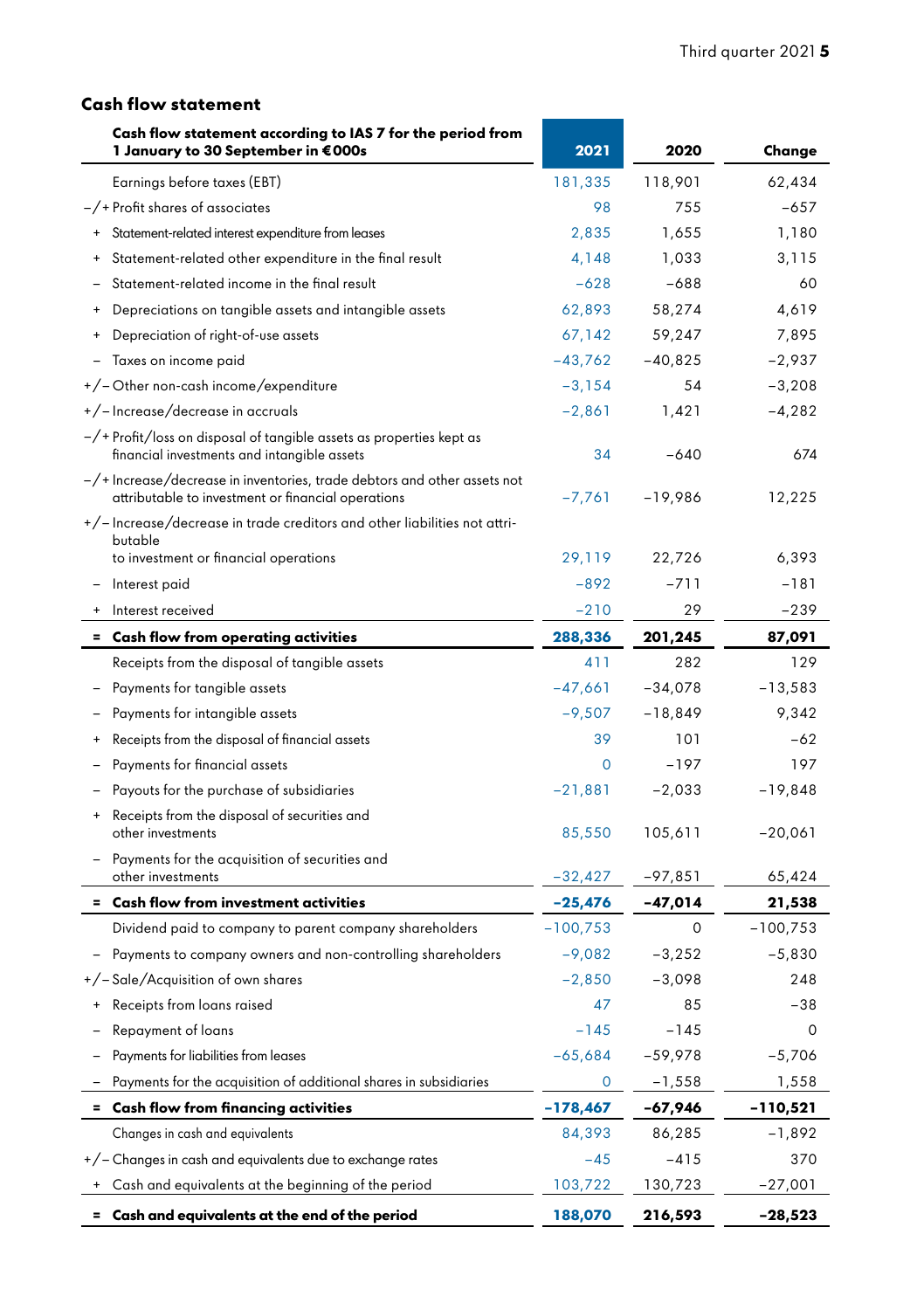## Segment reporting 1 January to 30 September The previous year's figures are stated in parentheses.

| in € million                                                                                                 | Germany          | Switzer-<br>land | Austria        | Spain          | Other                | Consoli-<br>dation   | Consoli-<br>dated<br>value |
|--------------------------------------------------------------------------------------------------------------|------------------|------------------|----------------|----------------|----------------------|----------------------|----------------------------|
| Sales revenues from<br>the segment                                                                           | 972.4<br>(863.3) | 138.1<br>(119.7) | 62.4<br>(56.5) | 82.9<br>(0.0)  | 59.6<br>(42.7)       | $-65.0$<br>$(-50.4)$ | 1.250.4<br>(1.031.8)       |
| Sales revenues<br>from other segments                                                                        | 60.0<br>(48.6)   |                  | 0.2<br>(0.1)   |                | 4.8<br>(1.7)         |                      |                            |
| Outside sales<br>revenues                                                                                    | 912.4<br>(814.7) | 138.1<br>(119.7) | 62.2<br>(56.4) | 82.9<br>(0.0)  | 54.8<br>(41.0)       |                      | 1.250.4<br>(1.031.8)       |
| Cost of materials                                                                                            | 220.2<br>(204.1) | 28.1<br>(25.8)   | 14.0<br>(12.7) | 29.7<br>(0.0)  | 19.2<br>(14.6)       | $-56.9$<br>$(-43.7)$ | 254.3<br>(213.5)           |
| Personnel costs                                                                                              | 397.9<br>(367.3) | 55.2<br>(52.4)   | 23.6<br>(21.6) | 24.8<br>(0.0)  | 20.2<br>(16.0)       |                      | 521.7<br>(457.3)           |
| Scheduled<br>depreciation                                                                                    | 83.1<br>(79,8)   | 11.9<br>(12.2)   | 5.1<br>(4.0)   | 12.4<br>(0.0)  | 17.5<br>(12.8)       |                      | 130.0<br>(108, 8)          |
| Expenses in the<br>financial result                                                                          | 5.2<br>(2.9)     | 0.3<br>(0.3)     | 0.2<br>(0.2)   | 1.2<br>(0.0)   | 0.4<br>(0.5)         | $-0.2$<br>$(-0.5)$   | 7.1<br>(3.4)               |
| Income in the<br>financial result                                                                            | 0.6<br>(0.7)     | 0.2<br>(0.3)     |                |                |                      | $-0.2$<br>$(-0.3)$   | 0.6<br>(0.7)               |
| <b>Result before taxes</b><br>- in segments excl.<br>investment income                                       | 150.9<br>(111.5) | 23.2<br>(10.6)   | 10.8<br>(9.6)  | 9.5<br>(0.0)   | $-13.1$<br>$(-12.8)$ | 0.0<br>(0.0)         | 181.3<br>(118.9)           |
| Taxes on income and<br>earnings                                                                              | 51.3<br>(35.3)   | 3.6<br>(0.8)     | 1.8<br>(1.4)   | 2.4<br>(0.0)   | 0.4<br>$(-0.5)$      |                      | 59.5<br>(37.0)             |
| Net profit for the-<br>period                                                                                | 99.6<br>(76.2)   | 19.7<br>(9.8)    | 9.0<br>(8.2)   | 7.1<br>(0.0)   | $-13.5$<br>$(-12.3)$ | 0.0<br>(0.0)         | 121.9<br>(81.9)            |
| Non-current segment<br>assets excluding finan-<br>cial instruments and<br>deferred tax assets                | 574.4<br>(572.9) | 87.7<br>(74.0)   | 38.4<br>(34.2) | 329.0<br>(0.0) | 98.2<br>(80.5)       |                      | 1.127.7<br>(761.6)         |
| of which non-current<br>segment assets<br>excluding right-of-use<br>assets                                   | 339.6<br>(337.9) | 30.4<br>(28.6)   | 10.3<br>(5.8)  | 256.6<br>(0.0) | 50.6<br>(42.9)       |                      | 687.5<br>(415.2)           |
| of which right-of-use<br>assets                                                                              | 234.8<br>(235.0) | 57.3<br>(45.4)   | 28.1<br>(28.4) | 72.4<br>(0.0)  | 47.6<br>(37.6)       |                      | 440.2<br>(346.4)           |
| Additions to non-<br>current segment assets<br>excluding financial<br>instruments and<br>deferred tax assets | 76.8<br>(78.6)   | 28.1<br>(3.3)    | 10.0<br>(1.2)  | 4.6<br>(0.0)   | 30.2<br>(8.8)        |                      | 149.7<br>(91.9)            |
| of which additions to<br>non-current segment<br>assets excluding right-<br>of-use assets                     | 37.2<br>(45.5)   | 4.9<br>(2.9)     | 4.5<br>(1.0)   | 2.7<br>(0.0)   | 9.9<br>(5.6)         |                      | 59.2<br>(55.0)             |
| of which additions to<br>right-of-use assets                                                                 | 39.6<br>(33.1)   | 23.3<br>(0.4)    | 5.5<br>(0.2)   | 1.9<br>(0.0)   | 20.2<br>(3.2)        |                      | 90.5<br>(36.9)             |
| Shares in associates                                                                                         | 4.8<br>(4.2)     |                  |                |                |                      |                      | 4.8<br>(4.2)               |
| Deferred tax assets                                                                                          | 12.2<br>(11.4)   | 0.0<br>(0.2)     | 0.3<br>(0.3)   | 0.2<br>(0.0)   | 0.9<br>(1.0)         |                      | 13.6<br>(12.9)             |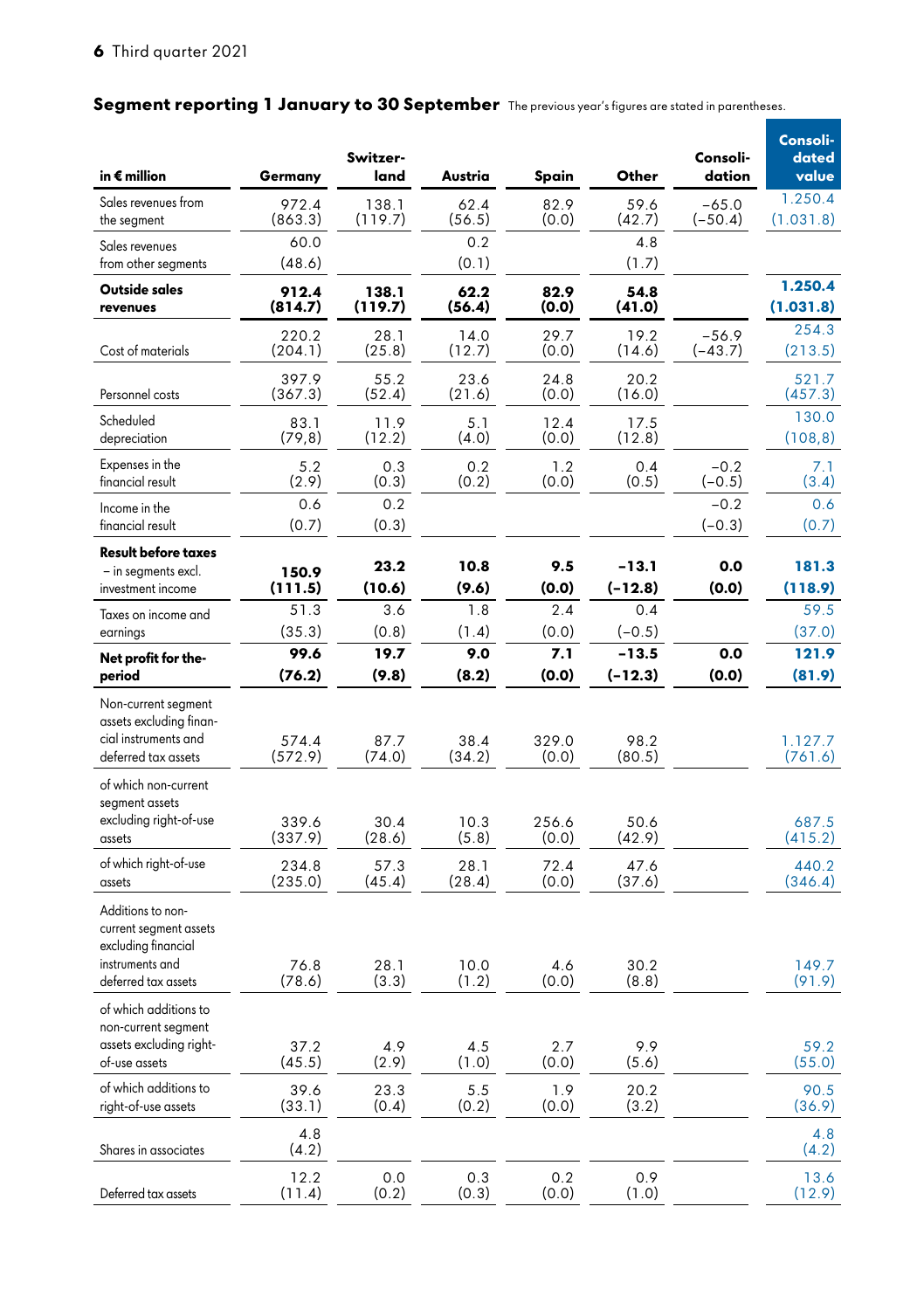## **Consolidated profit and loss account**

| For the period from<br>1 July to 30 September                 | III. Quarter 2021<br>in $€000s$ | III. Quarter 2020<br>in €000s | Change from pre-<br>vious year in % |
|---------------------------------------------------------------|---------------------------------|-------------------------------|-------------------------------------|
| 1. Consolidated sales                                         | 460,788                         | 420,995                       | 9.5                                 |
| 2. Changes in inventories                                     | $-1,338$                        | 3,055                         | $-143.8$                            |
| 3. Total consolidated sales                                   | 459,450                         | 424,050                       | 8.3                                 |
| 4. Other operating income                                     | 1,532                           | 9.610                         | $-84.1$                             |
| 5. Cost of materials                                          | $-96.958$                       | $-84.915$                     | 14.2                                |
| 6. Personnel costs                                            | $-173.043$                      | $-162,430$                    | 6.5                                 |
| 7. Other operating expenses                                   | $-59,758$                       | $-54,640$                     | 9.4                                 |
| 8. Result before interest, taxes and depreciations            | 131,223                         | 131.675                       | $-0.3$                              |
| 9. Depreciation of right-of-use assets                        | $-23,069$                       | $-19,181$                     | 20.3                                |
| 10. Other depreciations                                       | $-22,760$                       | $-29,963$                     | $-24.0$                             |
| 11. Interest expenditure from leases                          | $-1.038$                        | $-529$                        | 96.2                                |
| 12. Other expenses in the financial result                    | 784                             | $-816$                        | $-196.1$                            |
| 13. Income in the financial result                            | 210                             | 207                           | 1.4                                 |
| 14. Result before taxes                                       | 85,350                          | 81,393                        | 4.9                                 |
| 15. Taxes on income and earnings                              | $-27,995$                       | $-25,360$                     | 10.4                                |
| 16. Net income for the quarter                                | 57,355                          | 56,033                        | 2.4                                 |
| 17. Income attributable to minority interests                 | $-2.826$                        | $-2,473$                      | 14.3                                |
| 18. Profits to be allocated to parent company<br>shareholders | 54.529                          | 53.560                        | 1,8                                 |
| Earnings per share in € (diluted/basic)                       | 0,65                            | 0,64                          |                                     |

## **Consolidated profit and loss account**

| For the period from<br>1 January to 30 September                | 2021<br>in $€000s$ | 2020<br>in €000s | Change from pre-<br>vious year in % |
|-----------------------------------------------------------------|--------------------|------------------|-------------------------------------|
| 1. Consolidated sales                                           | 1.250.427          | 1.031.839        | 21.2                                |
| 2. Changes in inventories                                       | 8.466              | 12.336           | $-31.4$                             |
| 3. Total consolidated sales                                     | 1.258.893          | 1.044.175        | 20.6                                |
| 4. Other operating income                                       | 9.268              | 17.586           | $-47.3$                             |
| 5. Cost of materials                                            | $-254.341$         | $-213.464$       | 19.1                                |
| 6. Personnel costs                                              | $-521.696$         | $-457.330$       | 14.1                                |
| 7. Other operating expenses                                     | $-174.301$         | $-151.790$       | 14.8                                |
| 8. Result before interest, taxes and depreciations              | 317.823            | 239.177          | 32.9                                |
| 9. Depreciation of right-of-use assets                          | $-67.142$          | $-59.247$        | 13.3                                |
| 10. Other depreciations                                         | $-62.893$          | $-58.274$        | 7.9                                 |
| 11. Interest expenditure from leases                            | $-2.835$           | $-1.655$         | 71.3                                |
| 12. Other expenses in the financial result                      | $-4.246$           | $-1.788$         | 137.5                               |
| 13. Income in the financial result                              | 628                | 688              | $-8.7$                              |
| 14. Result before taxes                                         | 181.335            | 118.901          | 52.5                                |
| 15. Taxes on income and earnings                                | $-59.478$          | $-37.046$        | 60.6                                |
| 16. Consolidated net income for the period                      | 121.857            | 81.855           | 48.9                                |
| 17. Income attributable to minority interests                   | $-6.243$           | $-3.243$         | 92.5                                |
| 18. Profits to be allocated to parent company share-<br>holders | 115.614            | 78.612           | 47.1                                |
| Earnings per share in € (diluted/basic)                         | 1.38               | 0.94             |                                     |